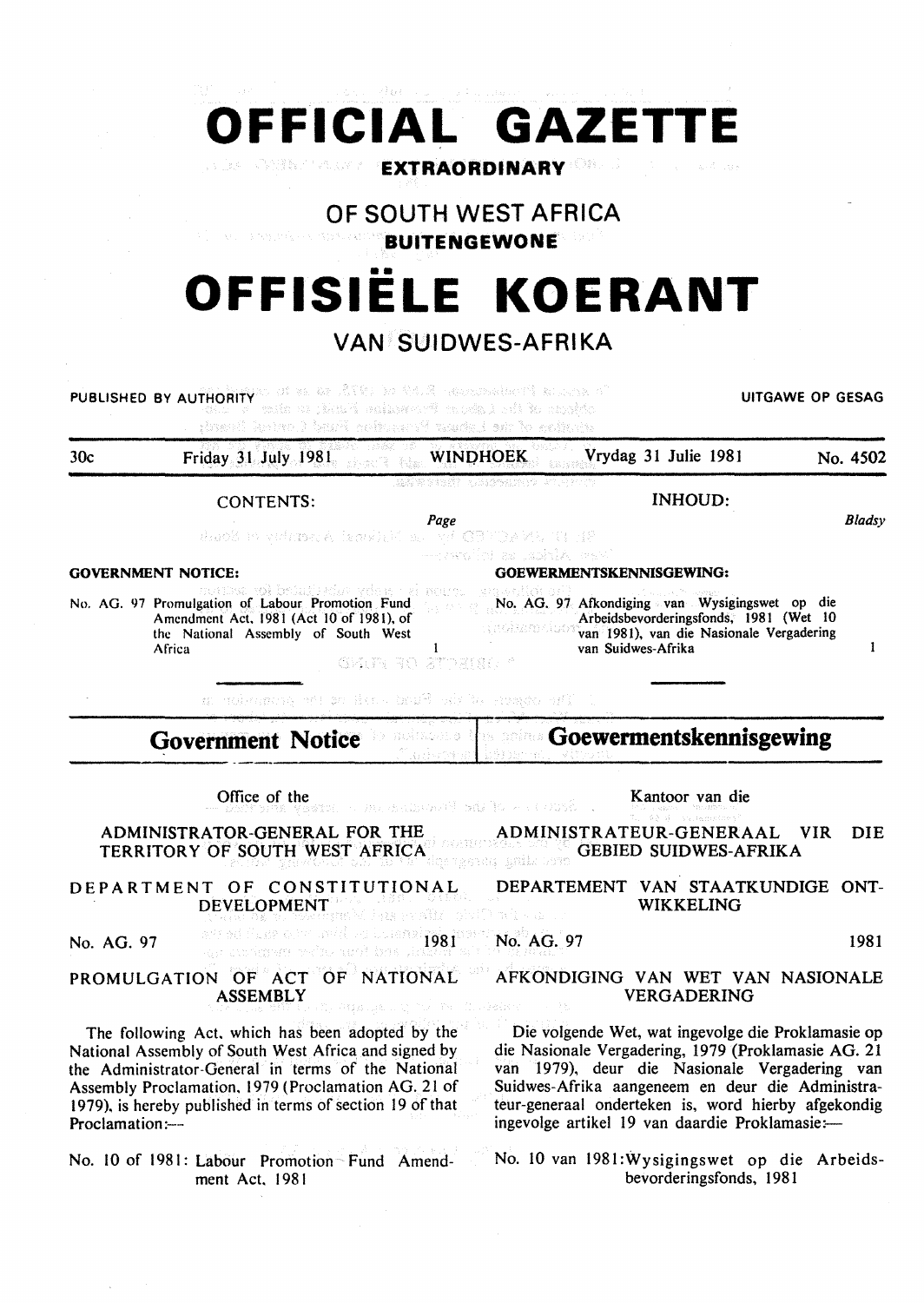### Act No. 10, 1981 LABOUR PROMOTION FUND AMENDMENT ACT; 1981

去空下算印表 그 다들게 *(English text signed by the Administrator-General on 21 July 1981)* 

IV DR

*ACT* 

To amend Proclamation R.69 of 1975, so as to extend the objects of the Labour Promotion Fund; to alter the constitution of the Labour Promotion Fund Control Board; to extend the powers of the said Board to apply the net annual income of the said Fund; and to provide for matters connected therewith.

BE IT ENACTED by the National Assembly of South West Africa, as follows:-

1. The following section is hereby substituted for section 2 of Proclamation R.69 of 1975 (hereinafter reffered to as the Proclamation):

#### " OBJECTS OF FUND

2. The objects of the Fund shall be the promotion in South West Africa of the general labour interests, labour relations, training and education of employees and matters directly connected therewith.".

2. Section 4 of the Proclamation is hereby amended -

(a) by the substitution in subsection (1) for all the words preceding paragraph  $(a)$  of the following words:

 $(1)$  The Board shall consist of the Secretarv for Civic Affairs and Manpower or an officer in his department designated by him, who shall be the chairman of the Board, and four other members appointed by the Administrator-General, of whom -";

(b) by the substitution for paragraph (a) of the said subsection (1) of the following paragraph:  $\frac{1}{4}$ 

(a) one member each shall be nominated by  $-$ 

- (i) the South West Africa Agricultural Union; and
- (ii) the "Chamber of Mines of S.W.A./Namibia",

Substitution of section 2 of Proclamation R.69 of

e parte

Amendment of section 4 of Proclamation R.69 of

1975.

*191S.* 

maid for sure country to

in gr

 $\sqrt{1-\alpha}$  .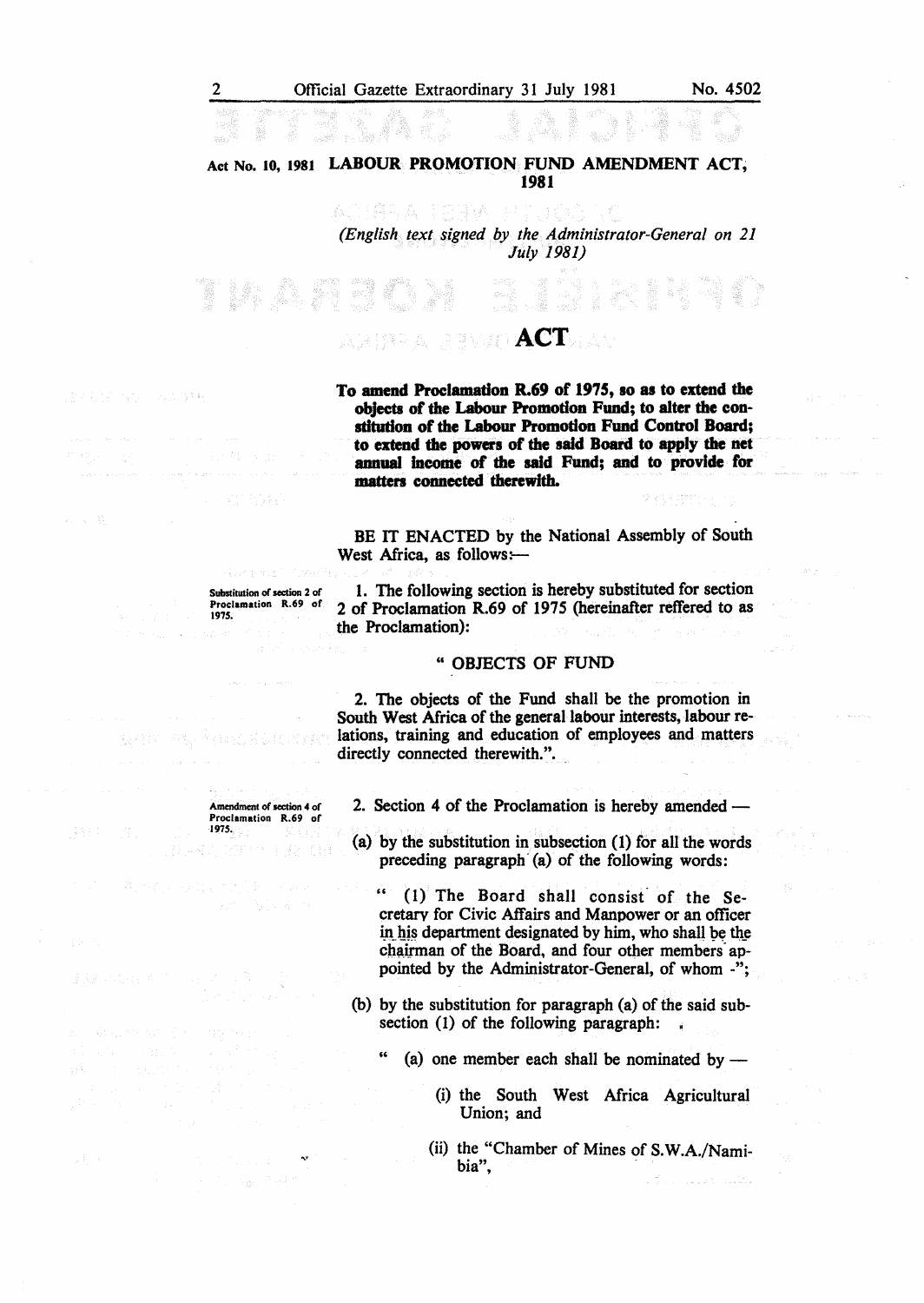#### WYSIGINGSWET OP DIE ARBEIDS- Wet No. 10, 1981 BEVORDERINGSFONDS, 1981

### *(Engelse teks deur die Administrateur-generaal onderteken op 21 Julie 1981)*

a kari a matsa College Additional Manpoor of marketen in the  $\pi_{\alpha} = \delta + \gamma$  .

# WET

Tot wysiging van Proklamasie R.69 van 1975, ten einde die doelstellings van die Arbeidsbevorderingsfonds uit te brei; die samestelling van die Arbeidsbevorderingsbeheerraad te verander; die bevoegdheid van genoemde Raad om die netto jaarlikse inkomste van genoemde Fonds aan te wend, uit te brei; en om voorsiening te maak vir aangeleenthede wat daarmee in verband staan.

DAAR WORD BEPAAL deur die Nasionale Vergadering van Suidwes-Afrika, soos volg:

1. Artikel 2 van Proklamasie R.69 van 1975 (hieronder die Proklamasie genoem), word hierby deur die volgende artikel vervang:

#### " DOELSTELLINGS VAN FONDS

2. Die doelstellings van die Fonds is die bevordering in Suidwes-Afrika van die algemene arbeidsbelange, arbeidsverhoudinge, opleiding en onderwys van werknemers en aangeleenthede wat direk daarmee in verband staan.".

2. Artikel 4 van die Proklamasie word hierby gewysig-

(a) deur in subartikel (1) at die woorde wat paragraaf (a) voorafgaan, deur die volgende woorde te vervang:

" ( 1) Die Raad bestaan uit die Sekretaris van Burgersake en Mannekrag of 'n beampte in sv departement deur hom aangewys, wat die voorsitter van die Raad is, en vier ander lede aangestel deur die Administrateur-generaal, van wie -";

- (b) deur paragraaf (a) van genoemde subartikel (1) deur die volgende paragraaf te vervang:
	- (a) een lid elk benoem word deur -
		- (i) die Suidwes-Afrikaanse Landbou-unie; en
		- (ii) die "Chamber of Mines of S.W.A./Namibia",

Vervanging van artikel 2 van Proklamasle R.69 van 1975.

Wysiging van artikel 4 van Proklamasie R.69 van 1975.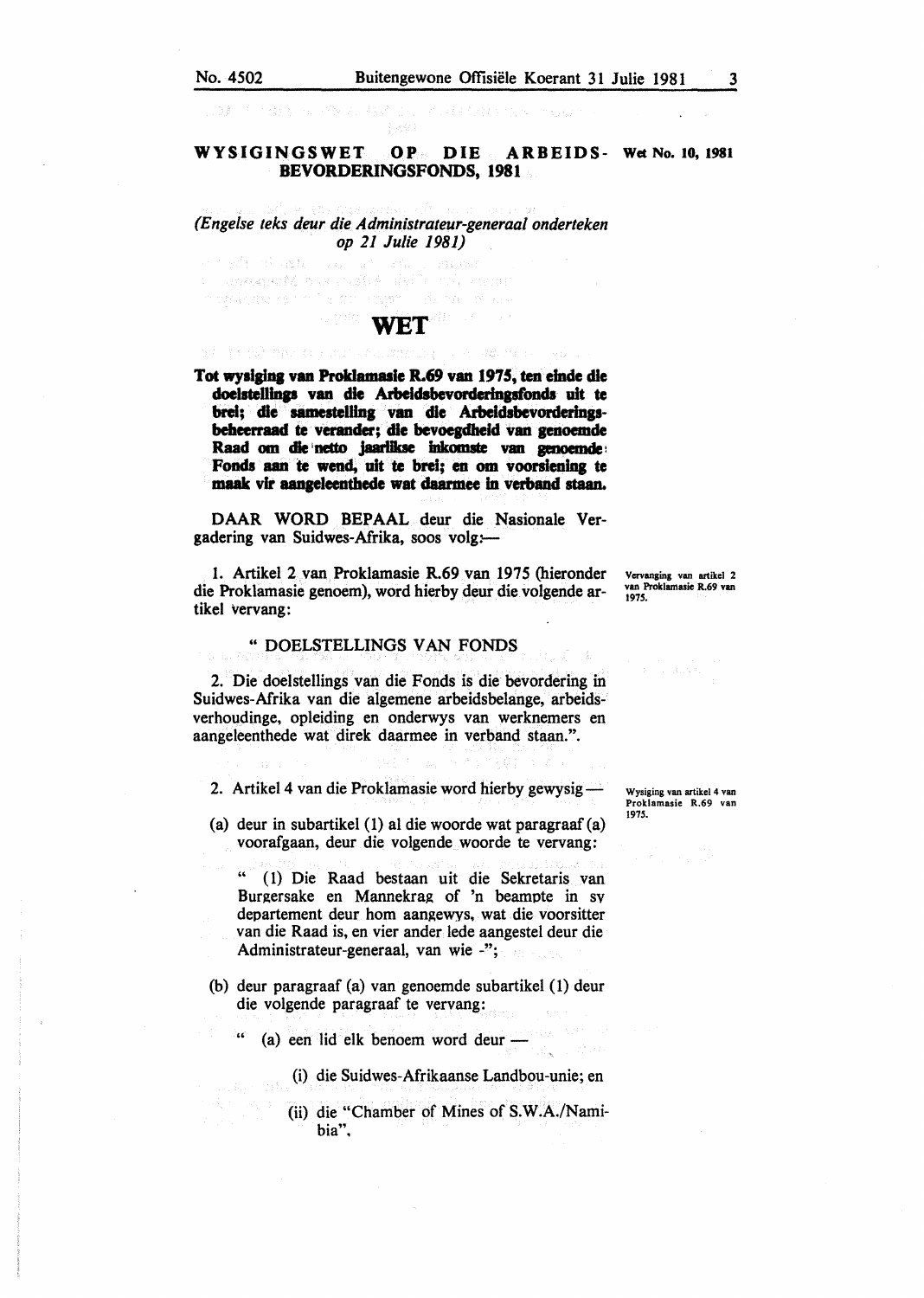$\varphi\in\mathcal{L}_{\mathcal{A}}$ 

#### Act No. 10, 1981 LABOUR PROMOTION FUND AMENDMENT ACT, 1981

to represent employers of employees in Ą. agriculture and mining, respectively;";

(c) by the substitution for paragraph (b) of the said subsection (1) of the following paragraph:

(b) two members shall be nominated by the Secretary for Civic Affairs and Manpower, of whom one shall represent all other employers and the other all employees.";

(d) by the deletion of paragraphs (c), (d) and (e) of the said subsection (1); A sharehold the sensing roll

(e) by the substitution in subsection (2) for all the words preceding the proviso of the following words:

(2) A member of the Board appointed by the Administrator-General shall hold office for a period of three years:"; and

(f) by the deletion of subsection (3).

Amendment of section 7 of 3. Section 7 of the Proclamation is hereby amended by Proclamation R.69 of the deletion of subsection (2).

Amendment of section II of Proclamation R.69 of 1975.

4. Section 11 of the Proclamation is hereby amended by the substitution therein for all the words preceding paragraph (a) of the following words:

" 11. There sh..Jl be paid to every member of the Board, who is not an officer as defmed in section 1 of the Public Service Act, 1957 (Act 54 of 1957), or in section 1 of the Government Service Act, 1980 (Act 2 of 1980), of the National Assembly, the following:".

Amendment of section 12 of Proclamation R.69 of 1975.

5. Section 12 of the Proclamation is hereby amended by the substitution for subsection (1) of the following subsection:

 $"$  (1) The board shall apply the net annual income of the Fund to the achievement of its objects and to the defrayal of the costs in connection with the performance of its func tions.".

Amendment of preamble to  $\frac{6}{1275}$ . The preamble to the Proclamation is hereby amended Proclamation R.69 of 1975. by the substitution for the fourth naragraph of the folby the substitution for the fourth paragraph of the following paragraph:

> "And whereas the functions of the Company with regard to the recruitment and distribution of labour are now being performed hy the Department of Civic Affairs and Manpower;".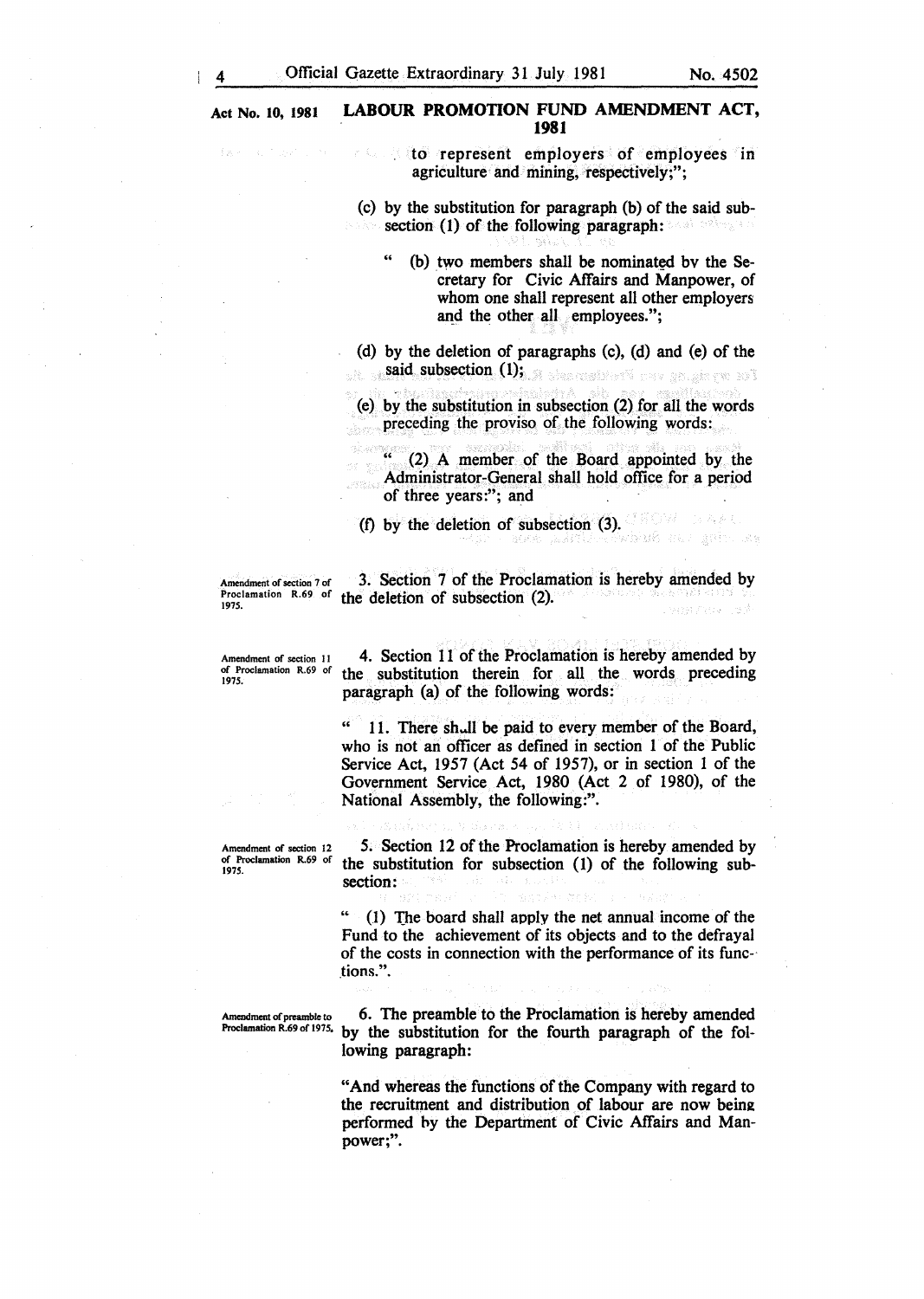### WYSIGINGSWET OP DIE ARBEIDS- Wet No. 10, 1981 BEVORDERINGSFONDS, 1981

om werkgewers van werknemers in, s onderskeidelik, die landbou en die mynbou te verteenwoordig;"; and say and began od or each leteMtt) alt si måvener

(c) deur paragraaf (b) van genoemde subartikel (1) deur die volgende paragraaf te vervang:

- (b) twee lede benoem word deur die Sekretaris van Burgersake en Mannekrag, waarvan een. aile ander werkgewers en die ander aile werknemers moet verteenwoordig.";
- (d) deur paragrawe (c), (d) en (e) van genoemde subartikel (1) te skrap;
- (e) deur in subartikel (2) al die woorde wat die voorbehoudsbepaling voorafgaan, deur die volgende woorde te vervang:

" (2) 'n Lid van die Raad wat deur die Administrateur-generaal aangestel is, beklee sy amp vir 'n tydperk van drie jaar:"; en

(f) deur subartikel (3) te skrap.

3. Artikel ·7 van die Proklamasie word hierby gewysig deur subartikel (2) te skrap.

4. Artikel 11 van die Proklamasie word hierby gewysig deur daarin al die woorde wat paragraaf (a) voorafgaan, deur die volgende woorde te vervang:

" ll. Daar word aan elke lid van die Raad, wat nie 'n beampte soos omskryf in artikel 1 van die Staatsdienswet, 1957 (Wet 54 van 1957), of in artikel 1 van die Regeringsdienswet, 1980 (Wet 2 van 1980), van die Nasionale Vergadering, is nie, die volgende betaal:".

5. Artikel 12 van die Proklamasie word hierby gewysig deur subartikel (I) deur die volgende subartikel te vervang:

•• ( I) Die Raad wend die netto iaarlikse inkomste van die Fonds aan vir die bereiking van sy doelstellings en vir die bestryding van die onkoste in verband met die verrigting van sv werksaamhede.".

6. Die aanhef by die Proklamasie word hierby gewysig deur die vierde paragraaf deur die volgende paragraaf te vervang:

"En nademaal die werksaamhede van die Maatskappy met betrekking tot die werwing en verspreiding van arbeid nou deur die Departement van Burgersake en Mannekrag verrig word:".

Wysiging van artikel 7 van Proklamasie R.69 van 1975.

Wysiging van artikel II van Proklamasie R.69 van 1975.

Wysiging van artikel 12 van Proklamasie R.69 van 1975.

Wysiging van aanhef by Proklamasie R.69 van 1975.

and artist a lister and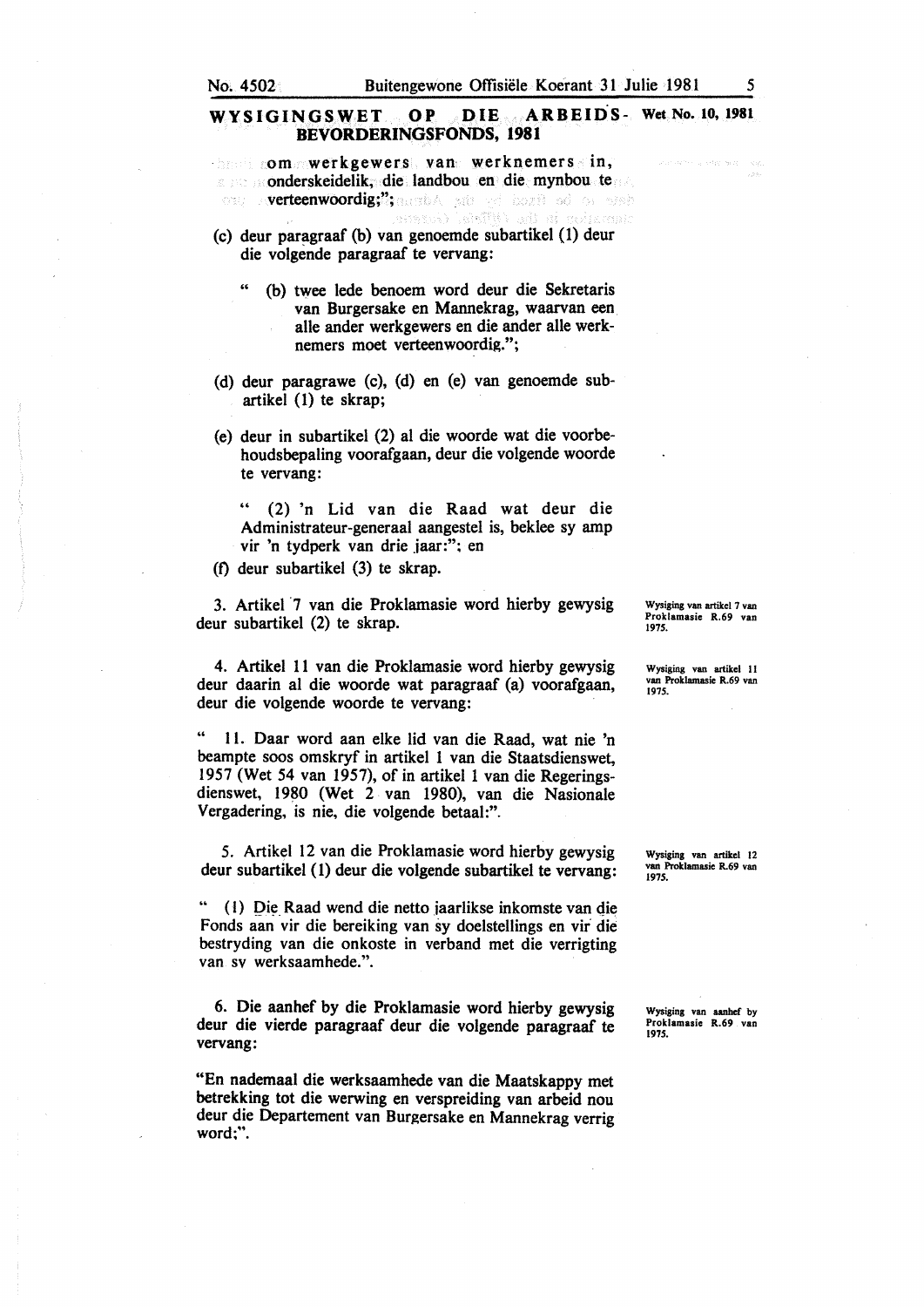#### Act No. 10, 1981 LABOUR PROMOTION FUND AMENDMENT ACT, 1981 .

Short title and commence- 7. This Act shall be called the Labour Promotion Fund ment. Amendment Act, 1981, and shall come into operation on a date to be fixed by the Administrator-General by proclamation in the *Official Gazette.* nyokamban sa kaominina amin'ny fivondronan with that we want that makes her stock and to ro anno 1980 gordhmachd na maoine 1136 air เจ้าจะเป็น เพียงการตั้ง หรือเจริงจริง จะเป็นประเทศ . Tehnovou shtr tečni qurru Philadelphia and Alexandre Monte and Alexandre alian non-ke phiare ali bajo caline, compositor is subsequently an  $\sqrt{2}$  and deuts dependent of  $\alpha$  $\epsilon$ in the compact of the company of the same.<br>In the control of the supervision many same form  $\label{eq:1} \mathbb{E}_{\mathbf{x},\mathbf{y}} = \mathbb{E}_{\mathbf{x},\mathbf{y}} \left[ \mathbf{y} \right] = \mathbb{E}_{\mathbf{x},\mathbf{y}} \left[ \mathbf{y} \right] = \mathbb{E}_{\mathbf{x},\mathbf{y}} \left[ \mathbf{y} \right] \mathbf{y} + \mathbf{y} \mathbf{y} \mathbf{y} \mathbf{y} + \mathbf{y} \mathbf{y} \mathbf{y} \mathbf{y}$ glavant genda huse condition along of our ine (1959), en la segunda.<br>Valori (1964), electronical al II-lea - BackWeller 通复 化抗压油过滤 n Si an Annual transferred American confidence the anagusta (19) geedusta alam militar militar (1999)<br>Anagusta (19) geedusta alam militar militar (1999) (199 .<br>วิทยายัน คำวันที่ 1 กันยายัน (2008) ที่คำว่า ที่ยนิยา ฉบปร ( ) 计内容 计环界 情 的现在分词 联合的现在分词 经合作 a ang pangalang ang pangalang nang mga mga mga mga kalalang sa pang anger (1957).<br>1980 – Alexandrij Standard (1968), skrivenski skladatelj<br>1980 – Alexandrij Standard (1968), skrivenski skladatelj  $\langle \xi_{\rm{max}} \rangle$  $\tilde{A}_{\rm{S}}$  , so the state  $\tilde{g}_{\rm{S}}$  and  $\tilde{g}_{\rm{S}}$  and  $\tilde{g}_{\rm{S}}$  ,  $\tilde{g}_{\rm{S}}$  , and ages of and the coupling of a children in the i Santan (1996) na taong sa kasa Bilipinin san pa asi mengan dalam dan menggunakan dalam dialam penyatan dan sebagai dan penyatan penyatan dan sebagai dan beras<br>Penyatan dan panjan menurut dan panjan dan menurut dan menurut dan menganjan dan penyatan dan penyatan dan me<br>P of they say that is an industry that a book to a sta ng ay geolor Special May Bargas, and Barbert Leader your advised on the e se posteriore<br>1911 : Benedictus (1914-1920) est consigné de partident par Benedictus<br>1920 : Le San Maldon et Alexandre and Alexandre Benedictus

 $\sim$  .

 $\bar{z}$ 

 $\mathcal{R}_\mathrm{c}$